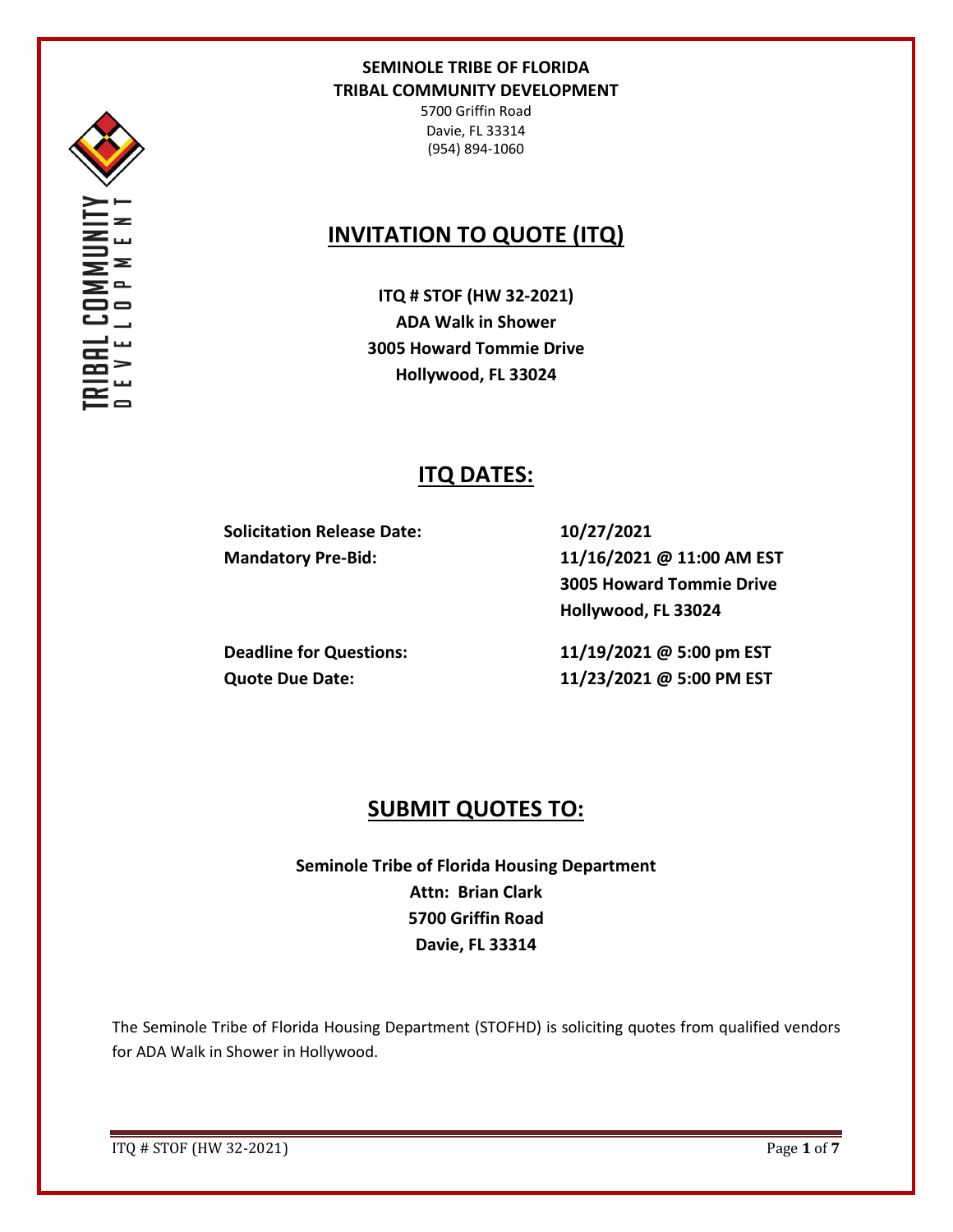5700 Griffin Road Davie, FL 33314 (954) 894-1060

## **SECTION 1: INTRODUCTION AND INSTRUCTIONS**

### **1.0 INTRODUCTION**

This ITQ provides prospective firms with sufficient information to enable them to prepare and submit quotes to the Seminole Tribe of Florida Housing Department (STOFHD) for The STOFHD is initiating this competitive ITQ to qualified Vendors who are in the business of providing General Contractor Services, capable of completing numerous job functions/services in a timely manner and therefore, seeks to enter into an Agreement with that Vendor.

### **1.1 INSTRUCTIONS**

This Invitation to Quote (ITQ) contains the instructions governing the quotes to be submitted and the material to be included therein; as well as any mandatory requirements that must be met to be eligible for consideration. All requests for clarification and/or any additional questions regarding this ITQ must be submitted via email to: BrianClark@semtribe.com

Seminole Tribe of Florida Housing Department:

 ATTN: **Brian Clark 5700 Griffin Road Davie, FL 33314**

A mandatory pre-bid meeting at the home is scheduled for **Wednesday Nov 16th 2021 @ 11am**

**Only those emailed or sealed quotes received in this Hollywood Housing Department office on or before the Due Date and time will be eligible for consideration. Any quote received after the Due Date and time, regardless of the method of delivery, will be discarded**.

The STOFHD hereby notifies all bidders that if your quote is selected, you will be required to enter into a formal contract with the Seminole Tribe of Florida for the services you are bidding. You will also be required to meet all company vendor, insurance and certification requirements.

The STOFHD reserves the right to reject any or all quotes, to waive formalities or informalities, and to award contract, either in whole or in part. The right is also reserved to select minority vendors and/or vendors with tribal member ownership.

All quotes submitted become the property of STOFHD upon receipt. The content of all quotes shall be kept confidential until an award is made, after which such content will no longer be kept confidential, except as noted therein.

ITQ # STOF (HW 32-2021) Page **2** of **7**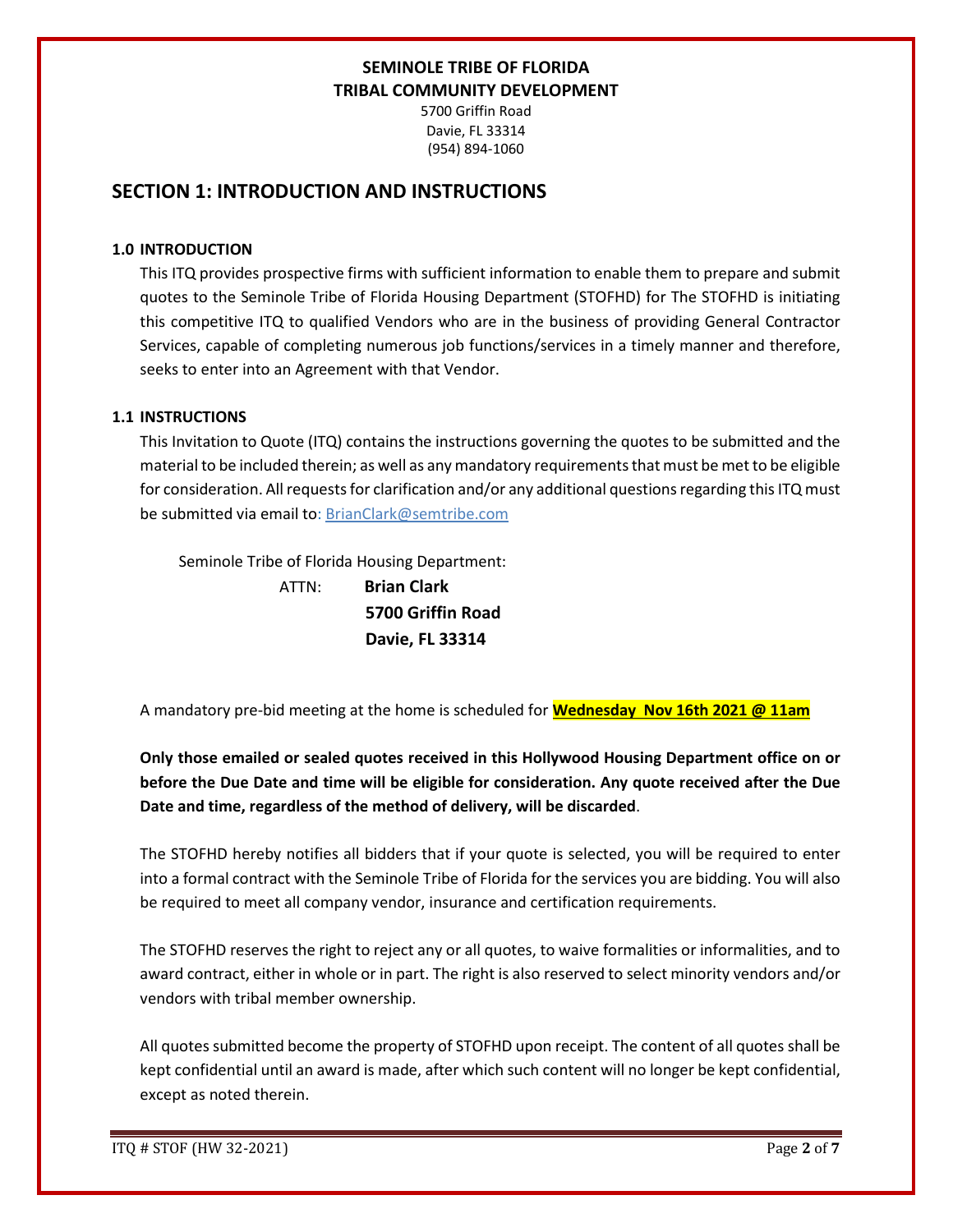5700 Griffin Road Davie, FL 33314 (954) 894-1060

## **SECTION 2: GENERAL REQUIREMENTS**

### **2.0 OBJECTIVE**

The objective of this ITQ is to provide sufficient information to enable qualified Respondents to submit written quotes. This ITQ is neither a contractual offer nor a commitment to purchase any products or services. All information contained in the quote must be legible. Any and all corrections and or erasures must be initialed. **Each quote shall be signed in ink by an authorized representative of the respondent**. The contents of the quote submitted by the successful respondent of the ITQ may become part of the contract awarded as a result of this solicitation.

### **2.1 SCOPE OF WORK (SOW)**

The Scope-of-Work ("SOW") contained in the Attachments describes the services expected for a Contractor to provide the STOFHD. Respondent must ensure that all such services contained in the SOW are provided for in every particular and shall meet or exceed the level of quality, availability, features, functionality, frequency, accuracy, and performance.

The silence of specifications or requirements as to any detail contained in this document or any of the attachments or exhibits, or the apparent omission from any specifications or requirements, or a detailed description concerning any point, shall be regarded as meaning that only the best commercial practices shall prevail and that only material and workmanship of the finest quality are to be used. All interpretations of the Scope of Work shall be made on the basis of this statement.

### **2.3 NOTIFICATION**

Each respondent submitting a quote in response to this ITQ will be notified in writing as to acceptance or rejection of their quote. Release of notification letters should be within sixty (60) days of the quote submission date. STOFHD reserves the right to delay this action if it is deemed to be in the best interests of STOFHD.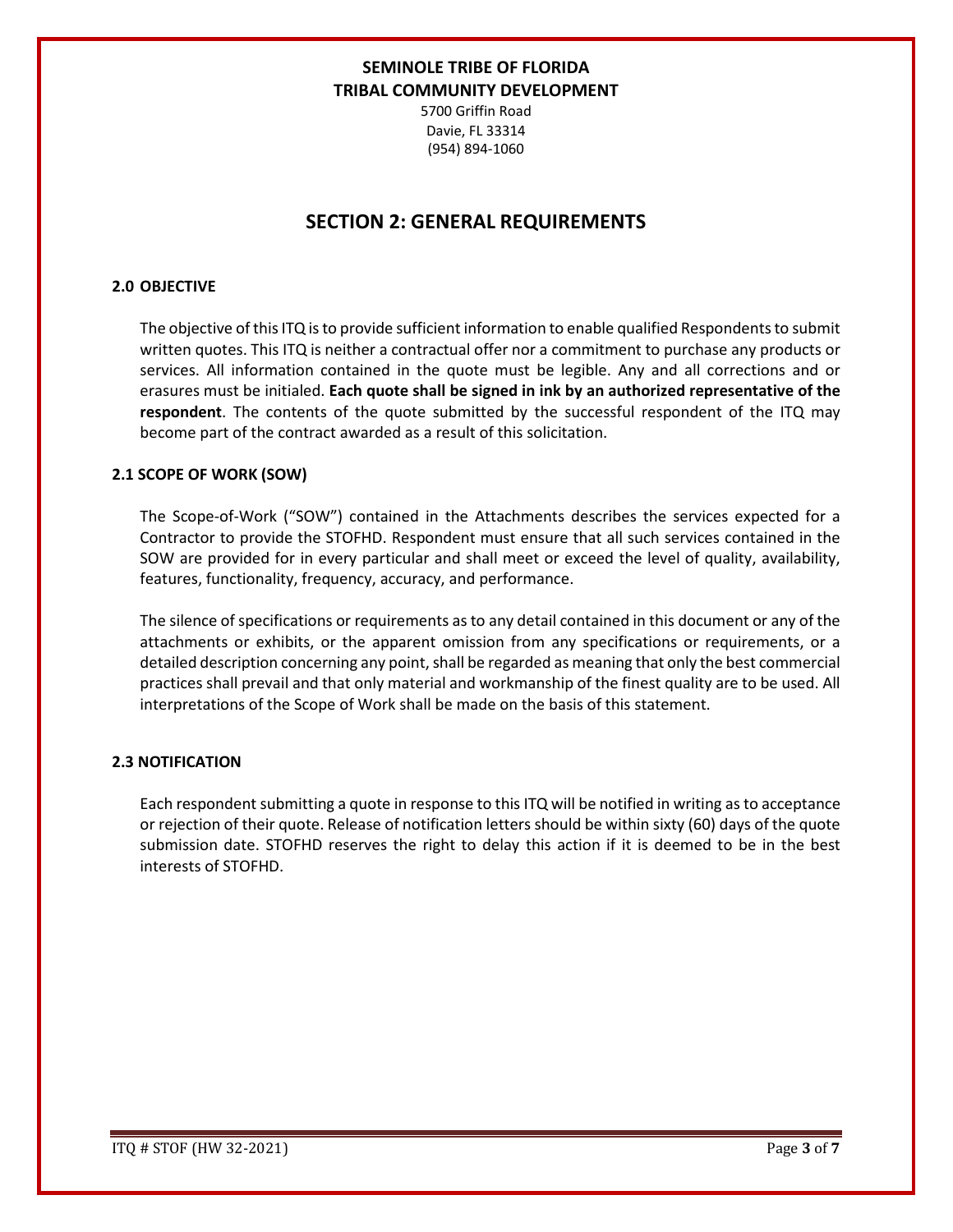5700 Griffin Road Davie, FL 33314 (954) 894-1060

## **Housing Standardized Request for Repairs/Construction**

### **Bathroom:**

- All wood cabinets are required at all times, when like for like is stated if current cabinet is particle board, include in the bid the price to replace with all wood
- Durock on walls in the shower or tub area
	- o All joints, corners and around windows must be sealed with red guard
	- o Extend the Durock 2' on all sides beyond the shower or tub
- Shower floor mortar bed, no foam or any other products should be used
	- o Minimum 2-4% pre-slope
- Liner should be water tested for 24 hours
	- o Minimum 6 inches
- All floor tile should be slip/skid resistant
- Shower floor tile should be a maximum of 2x2 mesh
- Provide backing for all walls inside tub/shower area between 32" and 38"
- Faucets should be Kohler or Delta
- From shower diverter to shower head piping must be copper tubing and copper fittings
	- o Secure the diverter and pipe fittings securely
- When tiling the walls extend 2 feet passed the shower or tub
- ADA bathroom the entire bathroom must be tile a minimum of 4 feet
- All toilets must be Kohler highline
- All exhaust must be vented through the roof or soffit
	- o The exhaust fan and light for the bathroom must be on the same switch
- All paint must be high gloss

### **Kitchen:**

- All wood cabinets are required at all times, when like for like is stated if current cabinet is particle board, include in the bid the price to replace with all wood.
- All sinks should be deep double drop in sinks
- Faucets should be Delta with a pull out spray hose
- Moisture resistant (purple) drywall
- Cabinet screws should be a minimum of  $2 \frac{1}{2}$  inches
	- o Efforts should be made to find a stud
- If drywall is removed from floor to ceiling, blocking must be provided for upper and lower cabinets

All microwave and kitchen hoods must be exhausted outside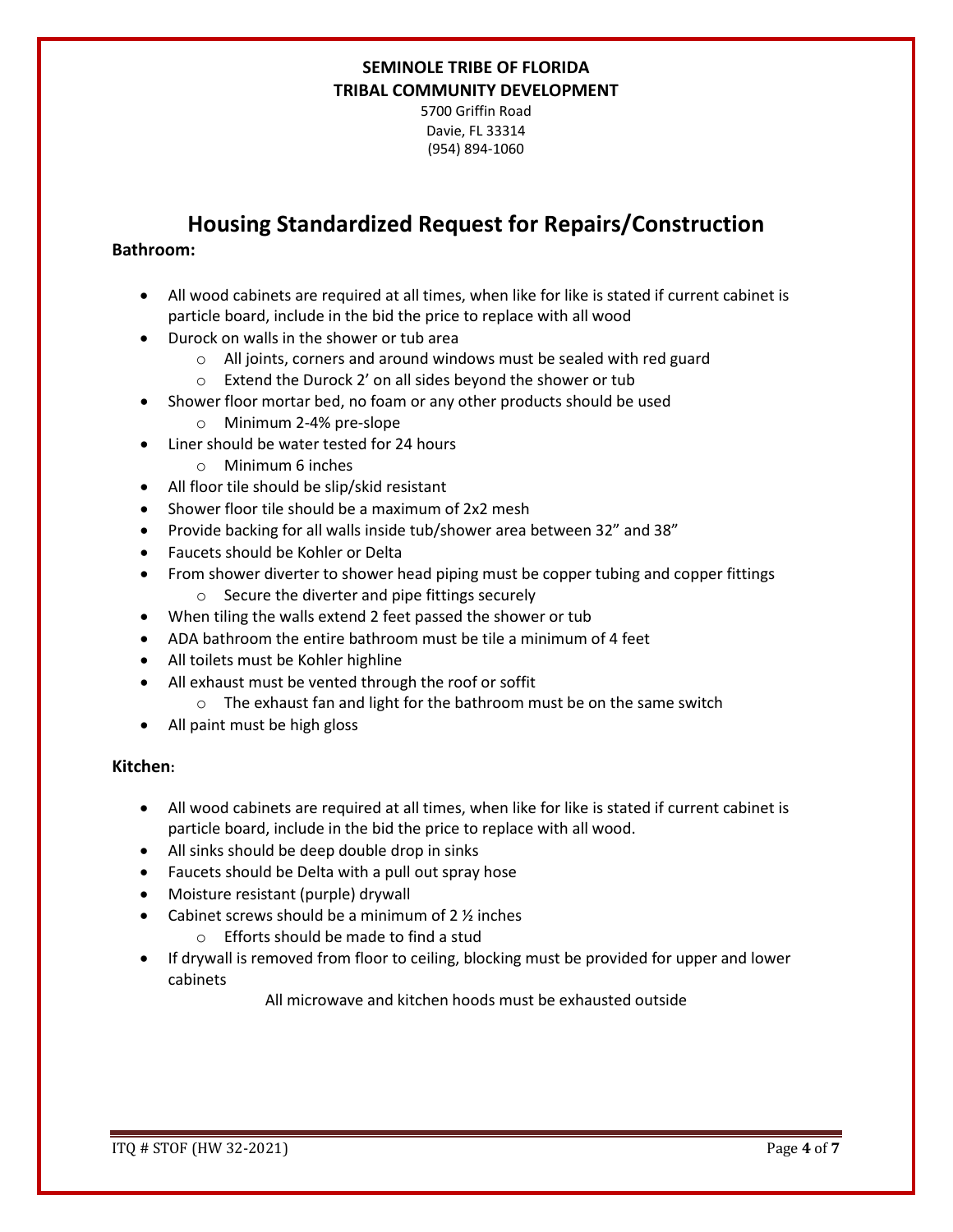5700 Griffin Road Davie, FL 33314 (954) 894-1060

### **Mechanical/HVAC:**

- All AC units must be installed on a metal stand with a secondary pan and connect float switch
- A primary float switch must be installed and connected
- When replacing duct work all joints and seams must be taped and mastic
- All new HVAC units must be a minimum of 16 seer
- All flexible ducts must be a minimum of R8 R-value
- All disconnects should be the pull type non-fuse
- Rheem, Goodman, Night and Day units preferred
- Caulk around all AC vents
- Keyed lockout caps must be on all units

### **Water Heaters:**

- GE brand, replaced like for like gallon size
- Drain pan required
- TRV piped to the outside
- All water heaters should have a separate shut off switch
- New code required Energy conservation code chapter 4
- Heat traps are mandatory

### **General Notes:**

- Schedules must be submitted with all bids and updated any time there is a change
- Contractors are expected to work Monday-Friday, 8:00am-5:00pm unless otherwise specified by the project manager
- When installing new drywall in bedroom, living room etc., backing must be provided for TV's being mounted on the wall
- Place a chase and an outlet at the same area where backing is located
- Seal all recess lighting, caulk the lights to the ceiling
- Caulk around all exterior lights
- All exterior light fixtures must be LED
- Any penetration that are made through the wall to the exterior must be caulked or sealed
- Any new gutters must have leaf guard
- Any roof repairs/replacement must follow Miami-Dade standards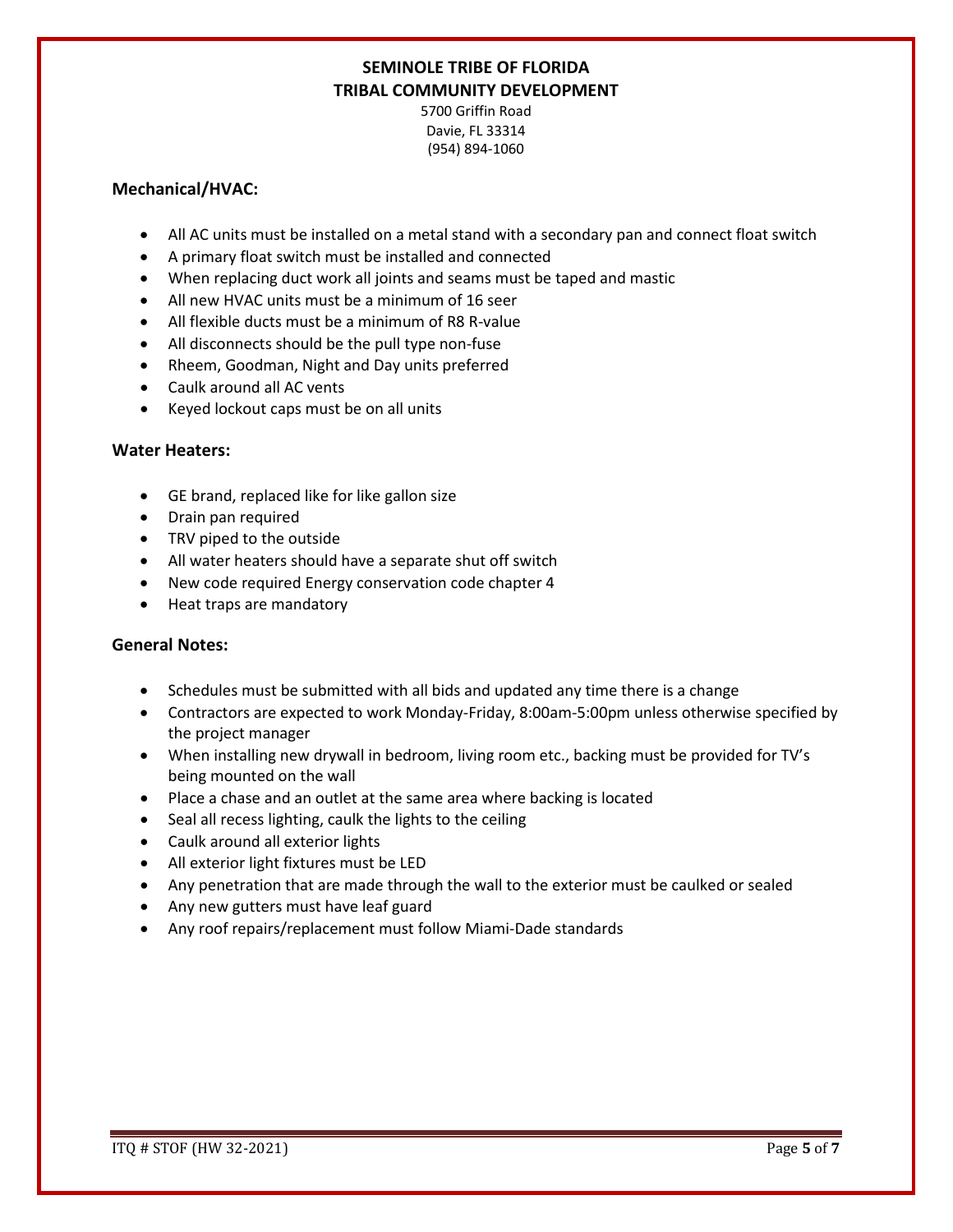5700 Griffin Road Davie, FL 33314 (954) 894-1060

# **Scope of Work ADA Walk In Shower**

- Supply all labor and materials.
- All work performed shall be as per code(s).
- Place drop cloths, wall curtains, etc. to protect existing finishes, equipment, furniture, etc.
- **Schedule of Values and proposed Schedule shall be submitted with proposals.**
- Supply all drawings/prints and any other documentation needed by the Building Department.
- Clean up jobsite daily and before the final inspection of the completed job.
- Contact Housing Department for final inspection, prior to leaving the jobsite.

## **General**

#### .**Walk in Shower**

- Remove all tile in whole bathroom.
- Remove toilet, vanity
- Remove wall opposite toilet.
- Frame new wall per drawing provided
- Install backing for handicapped grab bars between 32" and 38" on all three shower walls.
- Install framing for shower bench seat on side opposite shower head.
- Install new shower pan.
- Install new shower diverter
- Install Durock on all walls. Waterproof all seams, joints and screw heads with Redgard Crack Prevention and Waterproofing Membrane.
- Install non slip mosaic tile on shower floor. Provide samples for homeowner approval. Pitch to Linear drain on far wall.
- Install Non Slip tile on bathroom floor. Provide samples for homeowner approval.
- Shower walls to be 6" x 6" Provide samples for homeowner approval.
- Install new handheld shower head.
- Supply and install shower door.
- Install 3 handicapped bars.
- Install new drywall on new framed wall, patch, texture, paint whole bathroom.
- Install new bathroom door and casing.
- Install new ADA toilet.
- Install new ADA vanity.
- Install new accessories.

ITQ # STOF (HW 32-2021) Page **6** of **7**